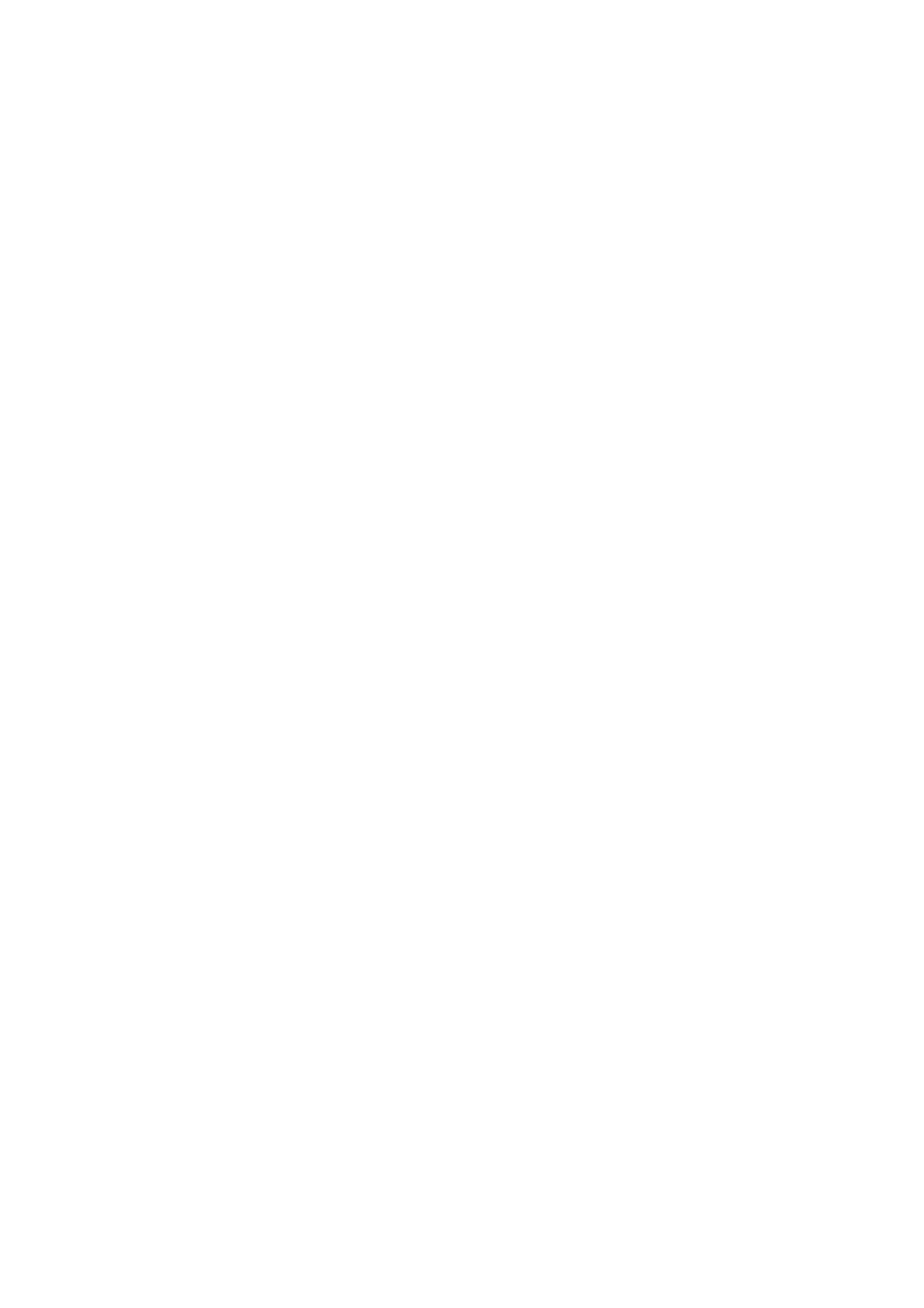European University Institute **Max Weber Programme** 

# **Radical Milieus and Salafis Movements in France: Ideologies, Practices, Relationships with Society and Political Visions**

Mohamed-Ali Adraoui

EUI Working Paper **MWP** 2014/13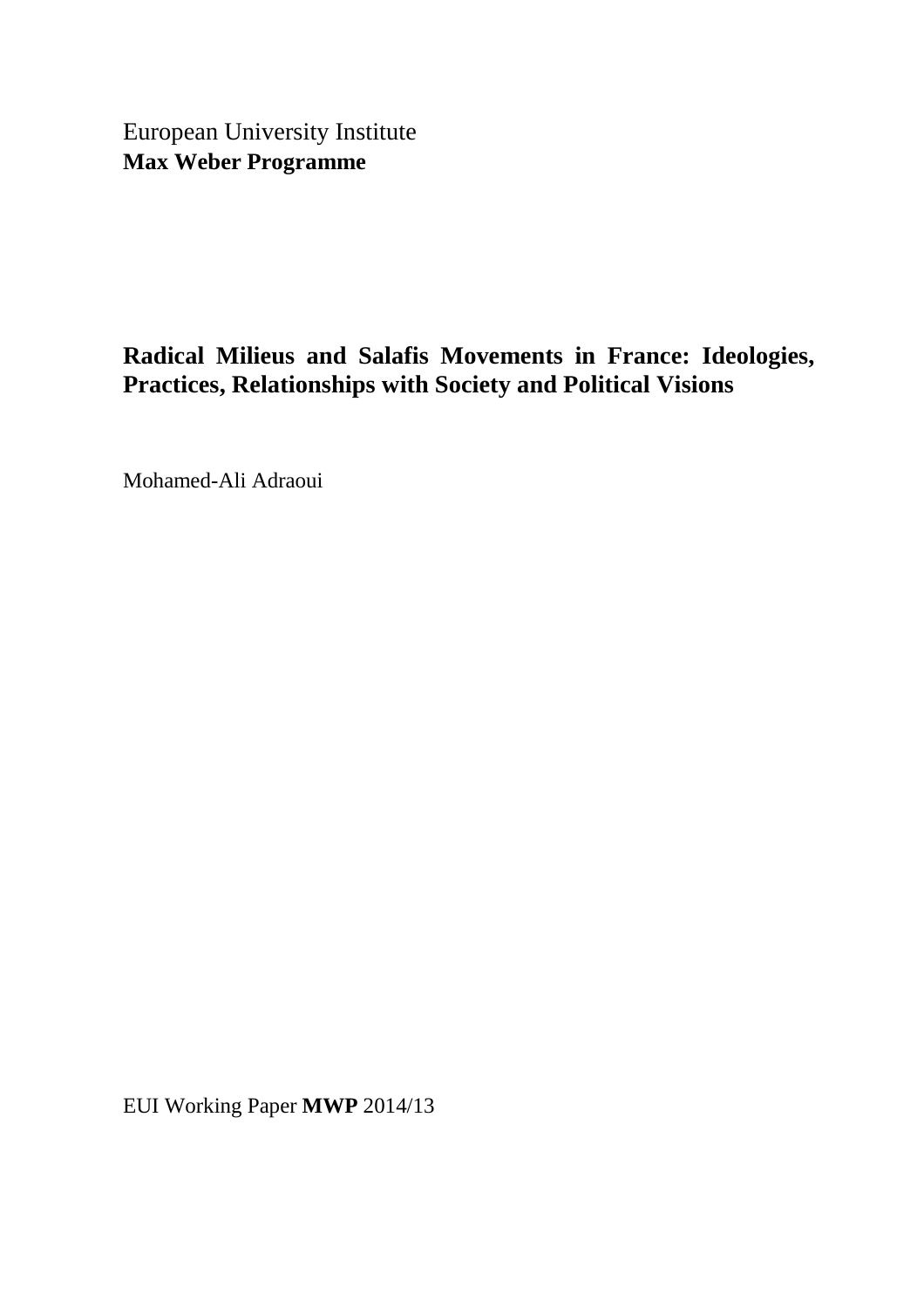This text may be downloaded for personal research purposes only. Any additional reproduction for other purposes, whether in hard copy or electronically, requires the consent of the author(s), editor(s). If cited or quoted, reference should be made to the full name of the author(s), editor(s), the title, the working paper or other series, the year, and the publisher.

ISSN 1830-7728

© Mohamed-Ali Adraoui, 2014

Printed in Italy European University Institute Badia Fiesolana I – 50014 San Domenico di Fiesole (FI) Italy www.eui.eu cadmus.eui.eu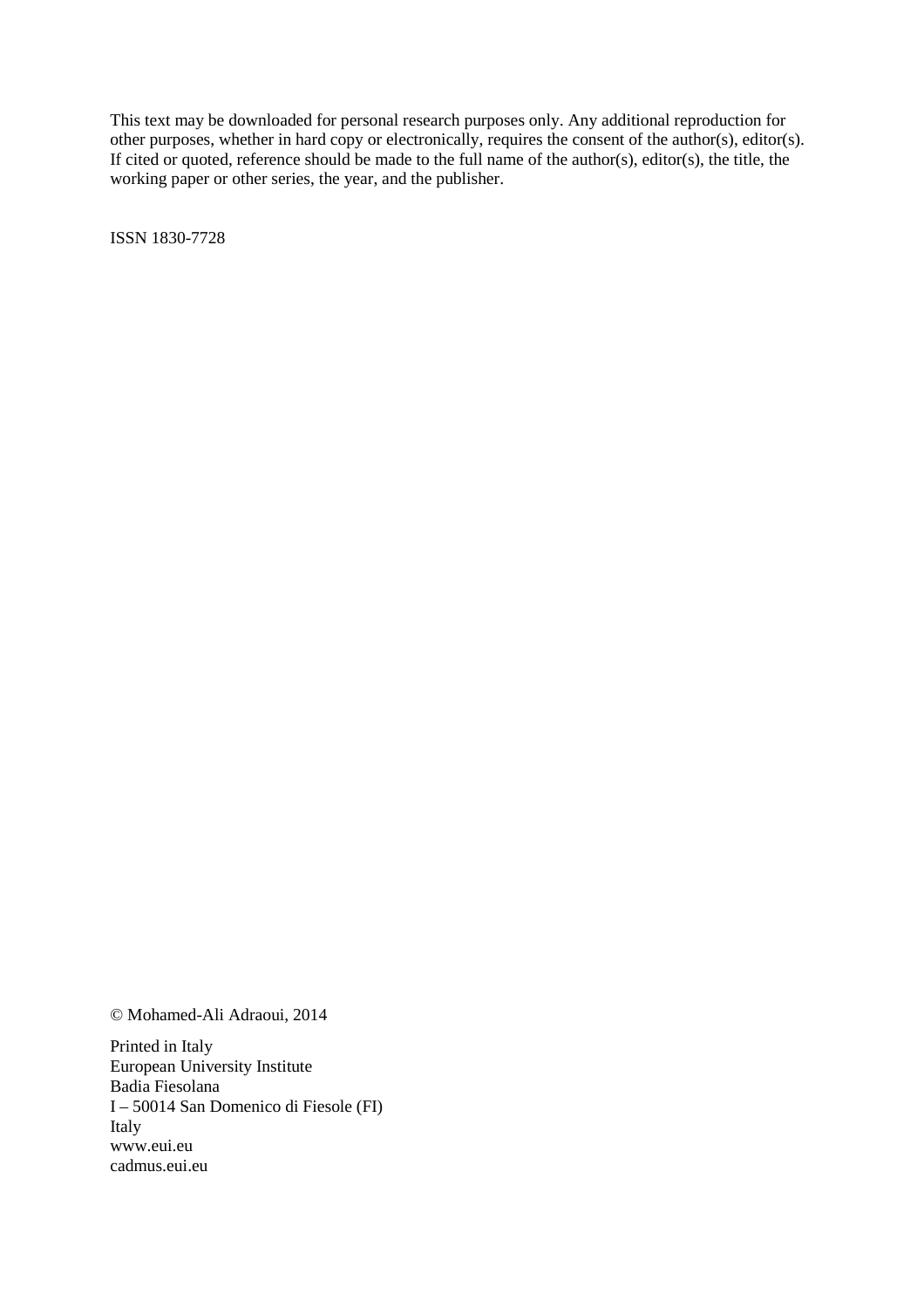## **Abstract**

This paper deals mainly with the issue of radical Islam within French society over recent decades. More particularly, this study illustrates evolutions and the radicalization processes among some militant Islamic groups in this country since the end of the 1970s. Focusing on connections between geopolitical issues born in the Arab world and their implications within a predominantly non Muslim society, enables highlighting the centrality of some actors and currents that have been the impulse for the emergence of a radical and militant activism in France. Some specific attention is paid to Salafist movements, whether they are primarily interested in political protest or whether they desire first to break with the rest of society in order to purify their beliefs and social relations.This paper has to do with the political vision, strategies, history and sociology of Islamic radical militancy in France.

## **Keywords**

Islam, Salafism, Islamism, Radicalism, France

*Mohamed-Ali Adraoui Max Weber Fellow, 2013-2014 mohamed-ali.adraoui@eui.eu*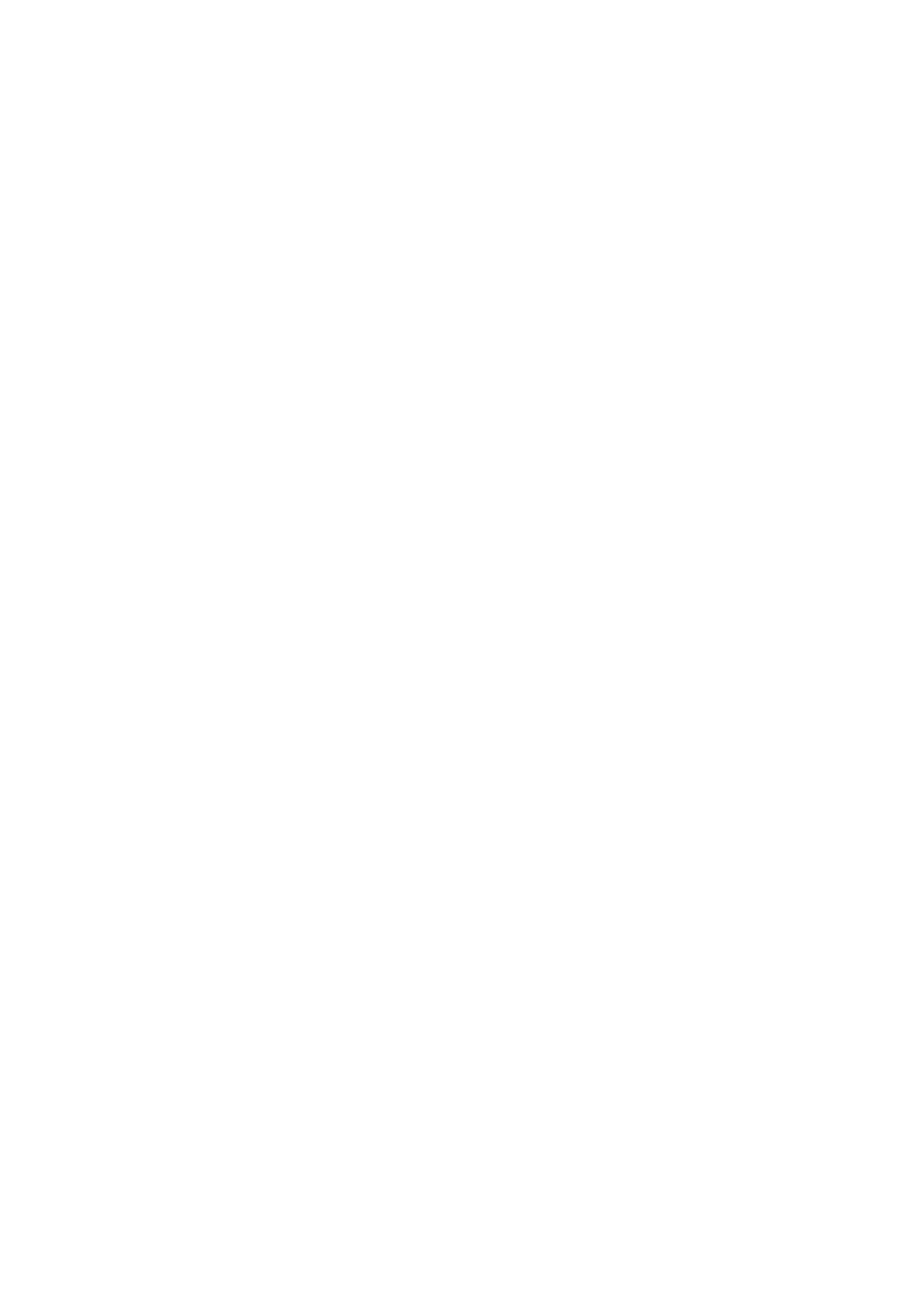# **Introduction**

 $\overline{a}$ 

Salafism refers to a search for Islamic authenticity. To understand it, we need to adopt some kind of "mental topographic" reflection. From its very beginning, Islam in its Sunni tradition has insisted on the principle that the closer believers are to the time of the Prophet, the closer they are to his moral genuineness. This mindset is legitimised by the two main sources of morality: spirituality and legislation. The *Quran* (Word of Allah) and *Sunna* (Path of Muhammad) were articulated in their true sense by Muhammad, the Seal of the Prophets *(khatim al-anbiyya)*. Therefore, the first believers – those who learnt their religion from the Prophet himself – are seen as the greatest Muslims ever. By being Muhammad's contemporaries, they were inspired by the truest embodiment of Islamic values. As a result, these first-generation Muslims benefit from the greatest prestige among Islamic communities: if one claims to be a sincere Muslim, one has to take them as models. The most basic principle of Salafism is that only one path can be taken because only one is authentic. Understanding religious sources according to this interpretation must lead to one single vision of faith, worship, social relationships and political order. Immediately after Muhammad's apostolate, many groups – "sects" – appeared, as did many others along the history of Islam. This created the perception that many misinterpretations were corrupting the purity of the initial creed, which is why the need to restore the very first understanding of the faith emerged, and many Muslim scholars rediscovered the heritance of the *Salaf Salih*. This expression refers to the first three generations of believers, whose practice and spirituality was directly inspired by the Prophet Muhammad. These were his companions, those who followed them *(tabi'oun)*, and those who came after this second generation *(tabi' tabi'in)*. Afterwards, any Muslim who decides to follow this path may claim he is a Salafi, someone whose understanding is "orthodox" as he focuses only on the *Quran*, the *Sunna*, the *Athar* (the trace of the *Salaf Salih*) and the opinions of the '*Ulama* (Islamic scholars) based on these orthodox sources<sup>1</sup>. By embracing this religiosity, Salafis intend to restore and imitate what is understood to be "true Islam" as it was at its very beginning. By means of *fatwas* (religious opinions), followers find moral guidelines for their daily lives.

Although Salafism requires puritanism and no subjection to non-Islamic influences, historically it led to many currents, diverging for instance in their approach to politics<sup>2</sup>. As Salafism essentially appears when Muslims go through religious and temporal crises, many scholars and believers have tried to use this path to revitalise Islamic civilization. Today, Salafism can generally be divided into three major currents, the relation of which with politics is crucial for an understanding of their differences. One group consists in "Jihadists," who aim to restore an Islamic state, purged of "treacherous leaders" who they accuse of being allied with "Enemies of Islam" like the United States. Another branch of Salafism is known as Reformist, since it takes part in political systems and participates in elections, seeking to enlarge its religious influence through legal participation. The last current is the Purists and its followers shun activism in favour of a non militant religiosity. Contesting established regimes, whether led by Muslims or not, is seen as an abomination, which is why the "Jihadists" are loathed by the Purists for creating chaotic sedition *(fitna)*. The Purist preaching is essentially devoted to increasing Muslims' awareness of orthodoxy, which means venerating no one but Allah and purifying acts of worships of "blameworthy innovations" *(al-bida'*, plural of *al-bid'a)*. Politically, for example, most Purists do not see voting as legitimate; only Allah has power and the Law is well known, so in a "society of disbelievers" this would mean agreeing with the miscreants *(alkuffar)*.

Salafism came to France mainly as a result of a massive preaching effort coming from Saudi Arabia. More specifically, Salafi preaching has been through a process of globalization since the 1970s. Taking advantage of new sources of influence, this religiosity has been exported to an audience

<sup>&</sup>lt;sup>1</sup> For the religious and historical aspects of Salafism, see Bernard Haykel, 'On the Nature of Salafi Thought and Action', *in* Roel Meijer (ed.), *Global Salafism. Islam's New Religious Movement*, Hust & Company, London, 2009, pp.33-57.

<sup>2</sup> Quintan Wiktorowicz, 'Anatomy of the Salafi Movement', *Studies in Conflict & Terrorism*, vol.29, n°3, April-May 2006, pp.207-239.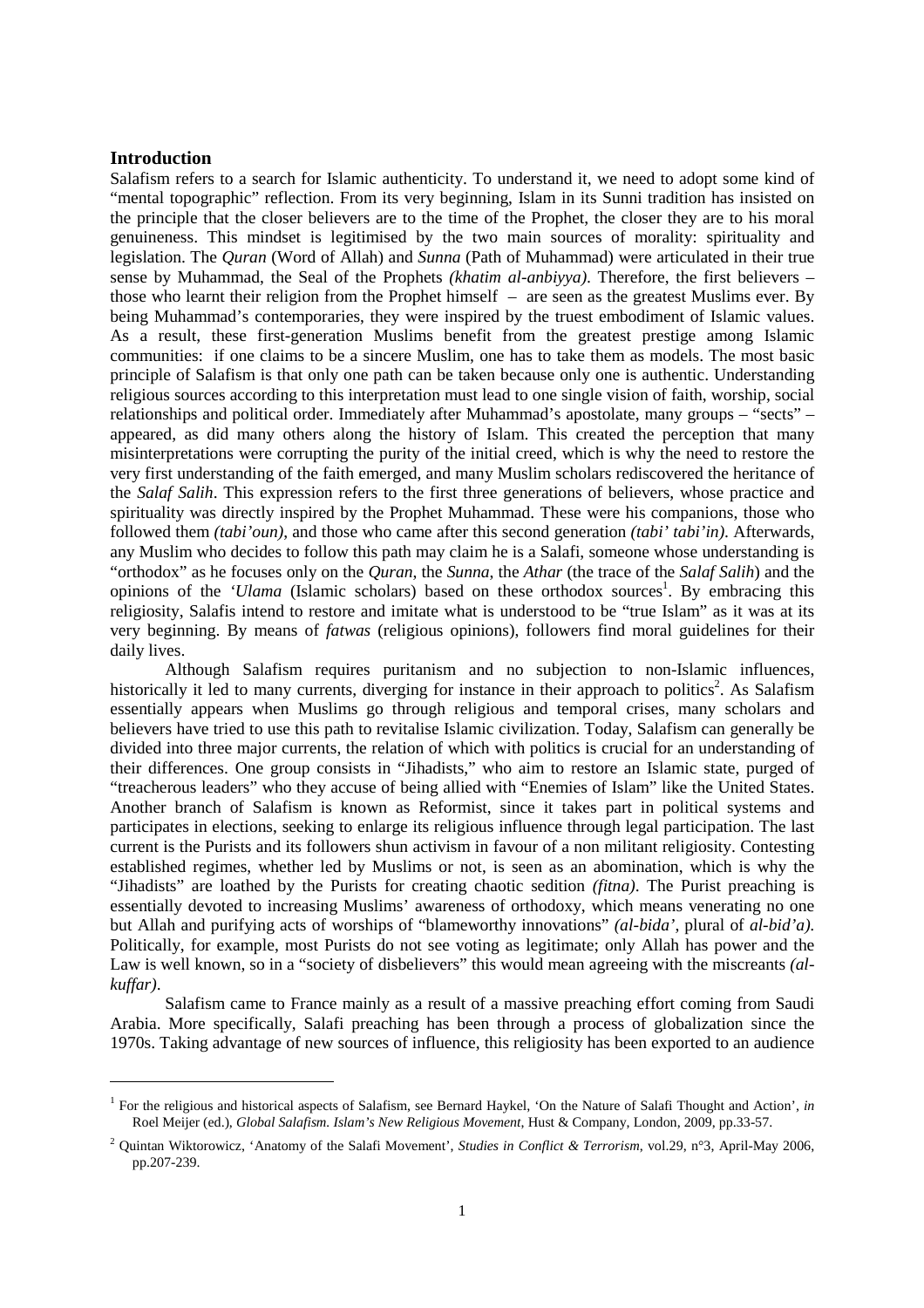all over the world. Amplified by the role of the internet, Salafism nowadays represents a globalized identity. However, in the French context, other groups claim to be representative of the legacy of the Pious Ancestors. The Algerian Civil war in the 1990s was, for instance, an opportunity to export violence and protests against the "enemies of Islam" to the former colonial power. In parallel, for some years there have been other movements who reject radical postures but were born in France and do not result from a foreign influence. They may follow some Salafi principles but do not belong to the currents previously mentioned. September 11th 2001 certainly brought more attention to radical Islamic groups, but many of them are not connected with "Global Jihad" and demonstrate that this issue is much more complex than the question of *Al-Qaeda*.

The Muslim population in France is generally estimated at 4 to 5 million people, but because of a lack of statistics based on ethnic background or religious affiliation it is very difficult to identify the real number of French citizens or immigrants sharing the Muslim faith. However, it would not be an exaggeration to consider Islam the second confession in French society. Many French Muslims live in the "banlieues" – suburban areas, where social and economic difficulties often lead to a drop in status. For this reason, some of them perceive religion as a way to regain their dignity and as a bedrock for life. Nevertheless, we find many other Muslim people rising up the social scale and blending their faith in harmony with the rest of their fellow citizens. Islam in France is, in this way, as influenced by global tensions which affect this identity as determined by national logics.

## **Genesis of Islamist Radicalism in the 1980s**

 $\overline{a}$ 

For two decades, France was primarily a territory for the extension of violent conflicts originating from the Arab World. In this view, the presence of Radical Islam in the homeland should be considered fallout from French policy towards the Middle East and North Africa. Several movements indeed targeted France for its noticeable role in political struggles in these areas and contributed to making this country part of Islamic geopolitics. During the Algerian Independence War (1954-1962), some nationalist activists belonging to the FLN (Front de Libération Nationale *– Front for National Liberation*) highlighted their Algerian Islamic identity in their rhetoric but they never claimed to be fighting for Islam as a religion when they attacked policemen, derailed trains or torched ammunition warehouses. Metropolitan France was the scene of an anti-colonial struggle, not an antagonism based on religious views. However, the Islamist dimension started to really be observable in the 1980s when some militants working for Lebanese Hizbullah, itself supporting the Iranian Revolution, picked on the French State for being present in Lebanon during the Civil War. in February 1985, France experienced the first bomb attack in front of a Marks & Spencer shop in Paris and faced more than 20 more in the following months. September 1986 was the bloodiest period, with 7 persons killed and 55 injured near a Tati shop located in rue de Rennes in the capital city on the  $17<sup>th</sup>$ . Resulting from the war between Iraq and Iran, during which the French authorities took Saddam Hussein's side and helped the Bassist regime contain the Iranian Islamic Revolution throughout the Middle East, these attacks were actually the work of Hizbullah, created partly with the Mullahs' support in 1982. France was experiencing Islamist terrorism for the first time. These attacks were organized by a Shiite Lebanese, Mohamed Mohajer, with the help of some Moroccan and Tunisian immigrants who represented the first generation of Islamic radicalism in France, largely constituted by Muslim immigrants whose religious awareness was due to the preaching of Tabligh. This movement is known to not endorse political engagement, but many believers, after having "rediscovered" Islam by means of it, decided to go beyond its non-activist approach to sometimes embrace a more militant religiosity. In the case of this radical Islamic generation, a Mosque located in the Jean-Pierre Timbaud street area<sup>3</sup> in a popular district of Paris (11th arrondissement) played an important role, around the figure of Imam Shaykh Hammami. The Omar Ibn Al-Khattab Mosque is a famous Tablighi Mosque located in this part of Paris since the 1980s, and many immigrants have moved closer to religion by regularly attending lessons based on renewal of faith, purification of worship and non-involvement in politics. However, some believers have afterwards been convinced to identify with conflicts whose origin was in the

<sup>3</sup> Hervé Terrel, 'L'enclave islamique de la rue Jean-Pierre Timbaud', in *Exils et Royaumes. Les appartenances au monde arabo-musulman aujourd'hui*, Gilles Kepel (dir.), Paris, Presses de Sciences Po, 1994.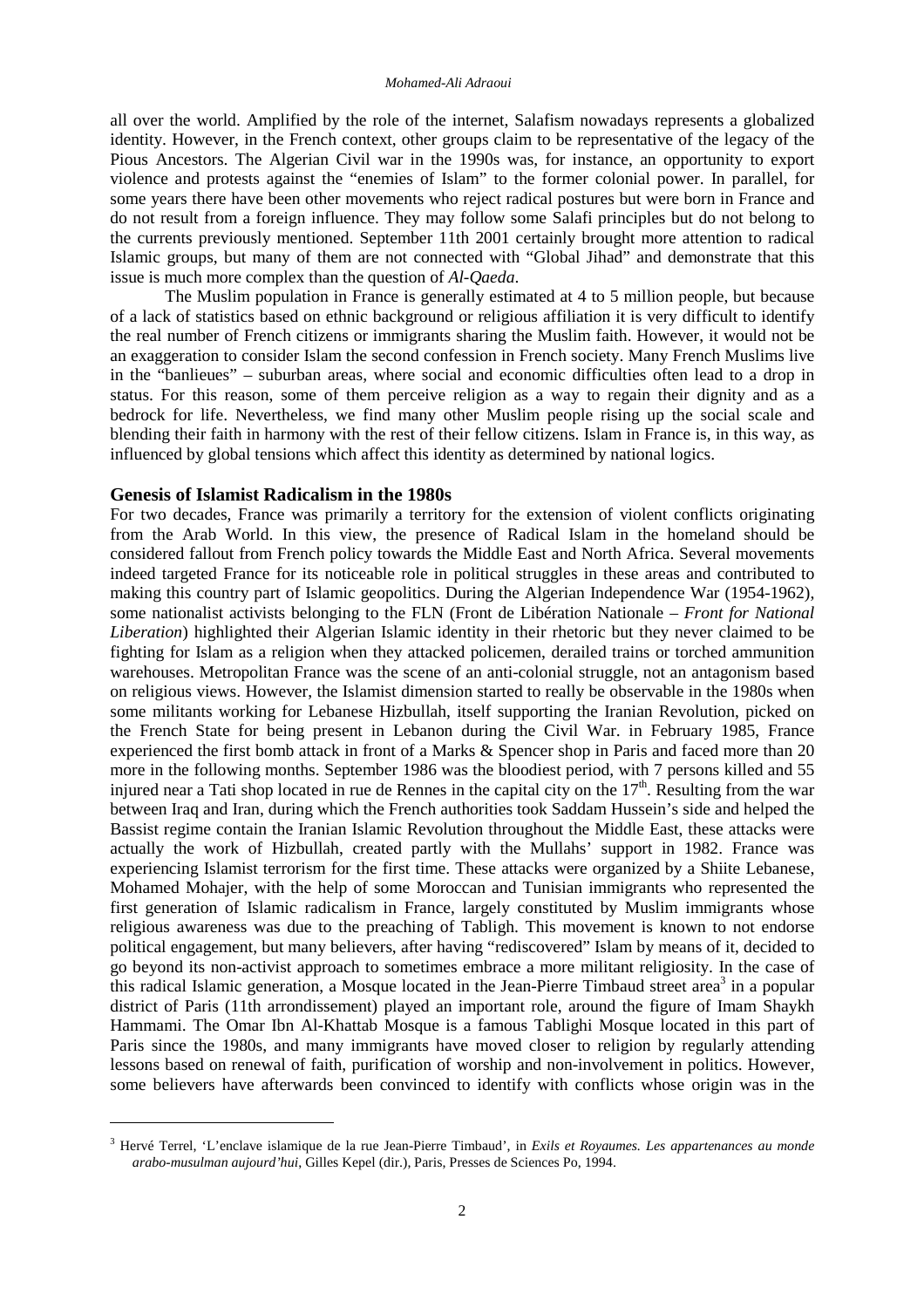Middle-East. For instance, a Tunisian, Fouad Ali Saleh, was crucial in recruiting immigrants on behalf of Hizbullah at that time.

#### **Radicalism becomes really endogenous: the second generation of violent Islamism**

The 1990s represented a break in the history of Islamic radicalism. First of all, violence now came from the oldest French ex-colony, Algeria. This explains why France became directly targeted as a major enemy of Islam and became the only foreign country to which the Algerian Civil War was exported. Islamist leaders, for instance, reproached the French authorities for helping the Algerian Government to stop them winning the elections. Second, society was dumbstruck to discover that some of the radical activists in the civil war were French-born citizens with Algerian backgrounds. This phenomenon is still today at the root of a massive fear of a large part of the French population. This scare from a change in radical Islamist recruiting was all the more serious because the attacks took place only a few years after the First Gulf War, during which some opinion-makers identified a risk that some French-Arabs or French-Muslims might identify with Iraq and Saddam Husseïn.

Ideologically, for the first time Islamists targeting France came from Salafi groups promoting a fundamentalist rhetoric clearly influenced by groups taking part in the war in Afghanistan against the Soviet Union. Muslim fighters, who were trained alongside Egyptians, Saudis and other nationalities, shared the duty of Jihad against the Soviet (*Dar Al-Kufr* – Land of Unpiety) unbelievers attacking the *Umma* and *Dar Al-islam* (Land of Islam) and decided to turn their fight against "false" Muslim leaders. The 1991 elections in Algeria saw a victory for the FIS (Front Islamique du Salut *– Islamic Salvation Front*) in parallel with greater influence for its two chiefs, Abbassi Madani and Ali Belhadj. Their objective was to implement an Islamic State whose legislation would be based on Sharia. This refers to Quranic and Islamic clauses meant to bring justice and guidance to society. By emphasizing the legitimacy of involvement in politics, their preaching was strongly criticized by Purist figures such as Shaykh Abdul Malik Ramadani Al-Jazaïri, Shaykh Muhammad Nassirudine Al-Albany and Shaykh Abdul Muhsin Al-'Abbad. The first of these in fact wrote a book entitled *Madarik un-Nadhr fi's-Siyasah: Bayna't-Tatbiqat ash-Shar'iyyah wa'l-Infia'lat al-Hamasiyyah,<sup>4</sup>* in which serious criticism was raised towards the FIS leaders.

After the FIS victory in the first round of the Parliamentary Elections in December 1991, the Algerian Army decided to cancel the electoral process before the second round. Many members of the party were arrested, which was taken for a declaration of war and inexorably slid the country into a civil war. Two military organizations appeared to react after the Government hardened its position towards the FIS. Some of the Islamists created the Islamic Salvation Army (Armée Islamique du Salut), which declared allegiance to the FIS and started leading guerrillas against the official forces. More radical was the Armed Islamic Group (GIA – Groupe Islamique Armé), which intended to set up a true Islamic State and overthrow "false" Muslim leaders, whereas the AIS was mainly interested in liberating the FIS members and negotiating with the Government. Created in July 1992, the GIA some time afterwards started to use France as a secondary headquarter to lead attacks against the Algerian Government. However, accusing the French State of supporting their country's fight against them, actions started to be planned against the French population. On December  $24<sup>th</sup>$  1994, the radical group hijacked Air France Flight 8969 from Algiers to Paris to crash it there. However, the GIGN (French elite police force) stormed the plane in Marseille. In 1995, the GIA began making attacks in Paris. Between July  $11<sup>th</sup>$  and October  $17<sup>th</sup>$ , 9 bomb attacks left 10 dead and 114 injured. On July  $11<sup>th</sup>$ , Abdelbaki Sahraoui was killed in his mosque by GIA members. He was one of the founders of the FIS and opposed the extension of the Algerian Civil War to France. On July 25<sup>th</sup>, the most infamous attack in this period took place in the Saint Michel station of line B, killing 8 victims. The method used was a gas bottle explosion. Other attacks happened in the following weeks, such as a bomb at the Arc de Triomphe on August  $26<sup>th</sup>$  and a car bomb at a Jewish school in Villeurbanne on September  $7<sup>th</sup>$ . A few days before this, on 3<sup>rd</sup> September a bomb had been found on the high-speed railway line near Lyon.

 $\overline{a}$ 

<sup>4</sup> *Perceptions of Viewing Politics: Between the Divinely Legislated Application and Enthusiastic Disturbances*, Kingdom of Saudi Arabia: Dar Sabeel il-Mumineen, 1418 AH/1997 CE, 2nd Edition, preface by Cheikh Muhammad Nassirudine Al-Albani and Cheikh Abdul Muhsin Al-'Abbad.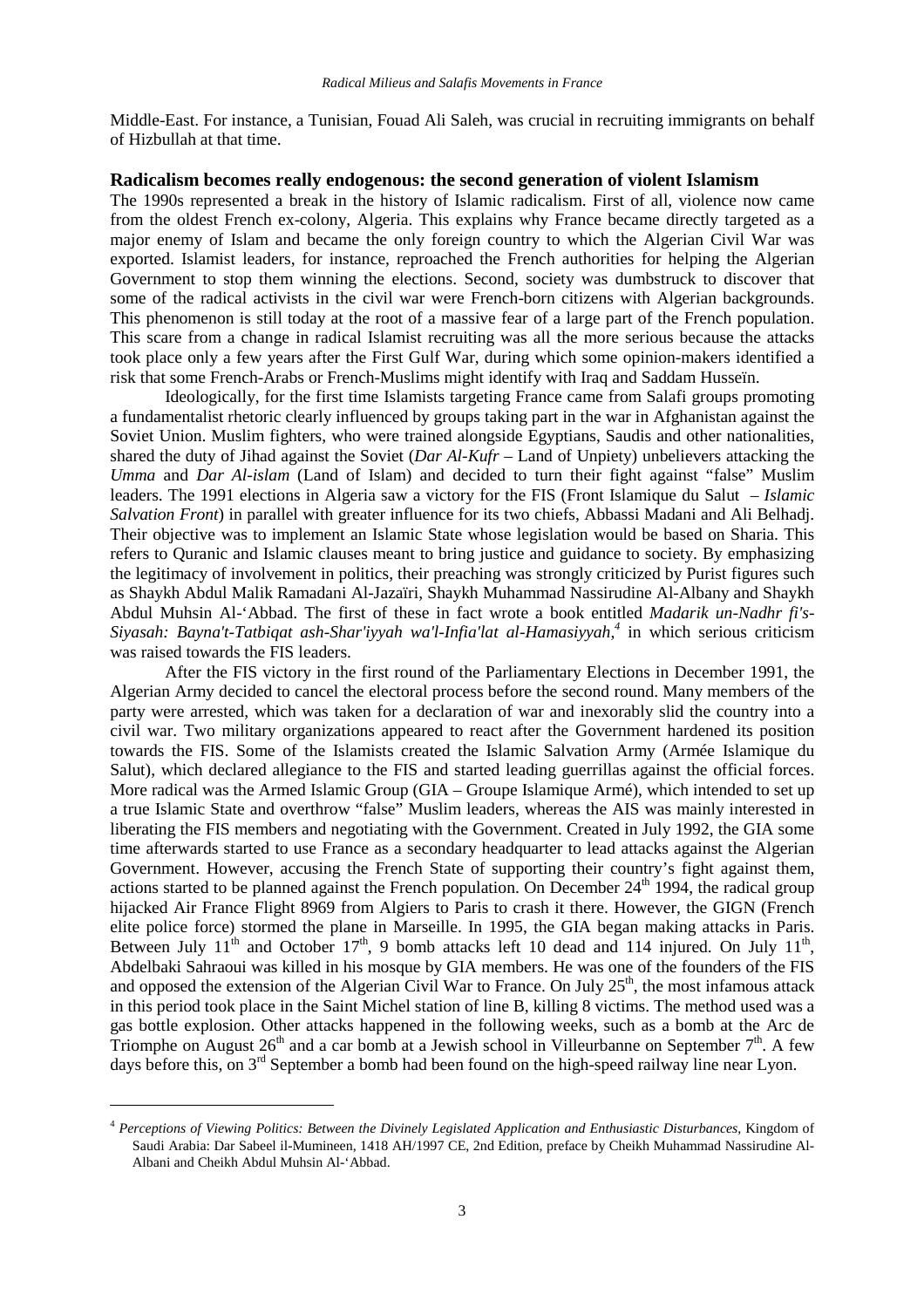Lyon is well known for sheltering a large North African population for decades, some of whom have to face anomy, racism and social difficulties. One member of the radical groups which committed these attacks who was tracked down was Khaled Kelkal. He had moved from Algeria to France with his mother at the age of two, having been born in Mostaganem in Algeria in 1971. In 1992, he had been interviewed by a German sociologist, Dietmar Loch, to whom he admitted feeling neither French nor Algerian but only Muslim, and that he wanted to leave France. Although he was a good pupil, he started behaving as a delinquent and had been in prison several times. In 1990, he was sentenced to 4 years for having stolen cars. During his sentence, he met "Khelif", an Islamist activist who brought him back to religion. Khaled Kelkal did not serve all his sentence and after his release started attending the Bilal Mosque in Vaulx-en-Velin, which was close to Tabligh. He began travelling more and more frequently in Algeria, where he was recruited by one of the GIA members working for its leader, Djamel Zitouni, who decided to punish France for its support for the Algerian Government. Being one of the main protagonists of the 1995 attacks, his fingerprints were found on the bomb which exploded at Saint-Michel station. He rapidly became public enemy number one and the hunt for him finally ended on September 29<sup>th</sup> after a search in the forest of Malval near Lyon. His death was shown on TV and symbolized for many people the fact that the fight for Islam could now involve Frenchborn citizens. This fear was heightened when other "Jihad sites" started recruiting French Muslims, among whom converted people were particularly noticeable. This was the case of Lionel Dumont (Abu Hamza), a French soldier born in a Christian Family who embraced Islam after serving in Somalia. Together with some friends, he was found in Bosnia during the war between the Croats and the Serbs. In March 1996, he unsuccessfully attempted to set off a car bomb attack on the occasion of the G7 meeting in Lille.

### **The age of Global Jihad**

 $\overline{a}$ 

Although many GIA activists attempted to expand the Algerian conflict towards Europe by using countries like France, Belgium, Italy or Britain<sup>5</sup>, the former colonial power was the only one to be attacked in the 1990s as revenge against the one country still guilty of influencing Algerian politics. However, the end of the decade saw a change in the dimension of Algerian radicalism concerning France. About at that time, a part of the GIA globalized its struggle against the enemies of Islam and its connections with global Jihad supporters increased. In parallel, some young French Muslims joined transnational groups whose agenda was mainly the defence of the *Umma* rather than overthrowing any one specific Government. The struggle for Islam depended less on territory and what mattered now was to identify with oppressed Muslims anywhere in the world. Even though some French radical militants fought in Bosnia, Chechnya or Iraq with "Nationalist Jihadists" engaged in a conflict against one state (particularly Serbia, Russia, or the United States), their only goal was to build a new *Umma*  through massive involvement in political violence in order to cleanse Islamic societies of any impious authority before re-establishing a global Caliphate, as in the first centuries.

This new generation of French Jihadists gravitated towards Usama Bin Laden, who stood for this global project. France, in a sense, has become a national market for this world plan and the differences between countries tends to fade. Radical Islamism has become more anti-imperialist and the militants aim to challenge the influence of the main political powers. The *Umma* is endangered and a religious avant-garde has to restore the dignity of Muslims. Palestine, Iraq and Kashmir are mentioned as lands for Jihad, where fellow believers have to suffer from American, French, British or Israeli domination suppressing Islam. By identifying with any Muslim who is said to be stifled, a transnational solidarity emerges and young men's attention is now focused on the lands where Jihad is reported to be legitimate. In their view, traditional religious norms become meaningless, and so, for instance, Islamic worship of parents no longer makes sense. Furthermore, this makes this perception of Islam and Jihad understandable for numerous reborn Muslims. Even if, for example, in many banlieues there are young people coming from Christian families, they may tend to embrace their Muslims friends' suffering and start challenging the State's authority. Discrimination and social relegation representing symbolic distrust are construed as an obvious sign that Muslims are disliked

<sup>&</sup>lt;sup>5</sup> Some GIA presence was also noticeable in the United States, but less than in France, for instance.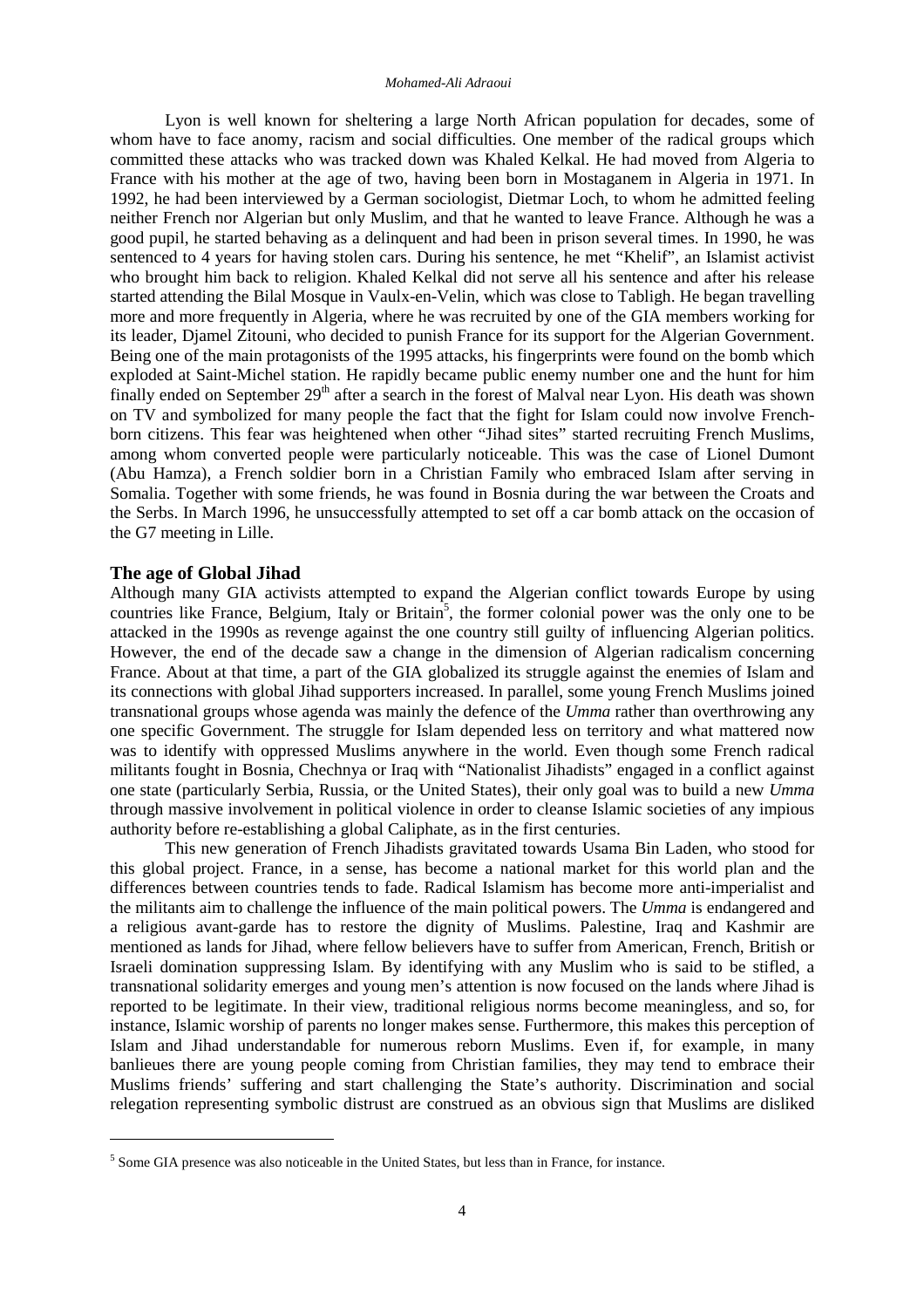and targeted by unbelievers. As a result, the converted are significantly present among Jihadists, together with French people coming from the overseas territories<sup>6</sup> with names such as Willy Brigitte, Ruddy Terranova, Johan Bonte or Jean-Marc Grandvisir. These people find in Islam a way to erase social and ethnic barriers and to combat Western domination over the world.

Another point is related to the intellectual capital of Jihadists. The global struggle against the West is carried out by young Muslims who have degrees and can efficiently handle cultural practices within French society. Moreover, before being recruited into radical units, many of them have distinguished themselves by engaging in juvenile delinquency. Some Islamist activists are approached during their studies, like Kamel Daoudi, who started being radical when he moved to Londonistan in 2000 after obtaining a degree in Computer Science. Despite that, his education did not allow him to get a better job than as a social worker for the Athis-Mons municipality in the suburbs of Paris. Djamel Beghal is another case of radicalization despite academic success. He graduated in Business Administration after attending a Tabligh Mosque near Paris and listening to the Islamic Preacher Tariq Ramadan on audio tapes. Some time afterwards he moved to Leicester in Britain, where he started feeling very concerned by what had been going on in Afghanistan during the war against the Soviet Union and during the 1990s. Another striking illustration is given by Zakarias Moussaoui, often described as "the  $20<sup>th</sup>$  member" of the terrorist network which planned the World Trade Center attacks in New York on September  $11^{th}$ , 2001. The son of an immigrant Moroccan lady who raised her two sons by herself in Perpignan in the South of France, he graduated in commerce and also moved to London, where he obtained another degree in International Trade in 1995. From this moment on, he began travelling very frequently to Pakistan and his connections with the rest of his family became rarer. He was finally arrested in the United States in August 2001 a few weeks before the attacks.

Most Islamist Radicals have experienced prison and because of its promiscuity and psychological tensions use it as a mould for recruiting new activists. In 2006, the French intelligence services (Renseignements Généraux) reported that 175 prisoners were regularly preaching to their gaolmates using rigorous rhetoric. Among them, 14% had been imprisoned for being connected with extremist groups. At that time, around 100 people had been arrested for planning terrorist attacks on French territory. Converted people are once more over-represented in gaol compared to their importance within Muslim communities in France. A famous example is Safe Bourada, known for having recruited Khaled Kelkal. He was imprisoned, and while he was in gaol created a radical unit called *Ansar Al-Fath (Auxiliaries of Victory)* in Val-de-Reuil in Normandy. When he was released in 2005, this group was dismantled.

Another way to radicalization is through the internet, as religious violence is widely legitimised on the web. Jihad is first of all cyber Jihad, through which Salafi activists are recruited, plan their terrorist operations, promote their actions and send messages worldwide to threaten or condemn the policy of Western States. In 2004 and 2009, this was specifically the case against the French Government, which passed laws preventing the wearing of the *hijab* in public schools and the full veil in public areas. Calls to target French interests from Usama Bin Laden and Ayman Al-Zawahiri, who has been head of Al-Qaeda since May 2001, have been taken up, especially by the heirs of GIA located in Algeria.

#### **The current threat over France: Global Jihad and Al-Qaeda in the Islamic Maghreb**

Today, France is primarily the butt of a double threat. In a first stage, the anti-French feeling which came from the Algerian GIA is now globalized, and when crises have emerged in North Africa and the Sahelian zone over the last decade, radical groups swear allegiance to Al-Qaeda. This means more particularly that France is more in the frontline in the war on terror than ever. Another significant point is that radicals do not hesitate to capture and execute French citizens moving to this region, for example for business or humanitarian aid. Secondly, another generation of young radicals working alone but influenced by global Jihadists is capable of wading in to commit attacks.

The American intervention in Iraq has allowed many Muslims across the world to enlist as soldiers of Islam. After 2003, this country indeed became the major scene for global Jihad, and some

 $\overline{a}$ 

 $6$  Which have been historically populated with slaves working for the French Empire.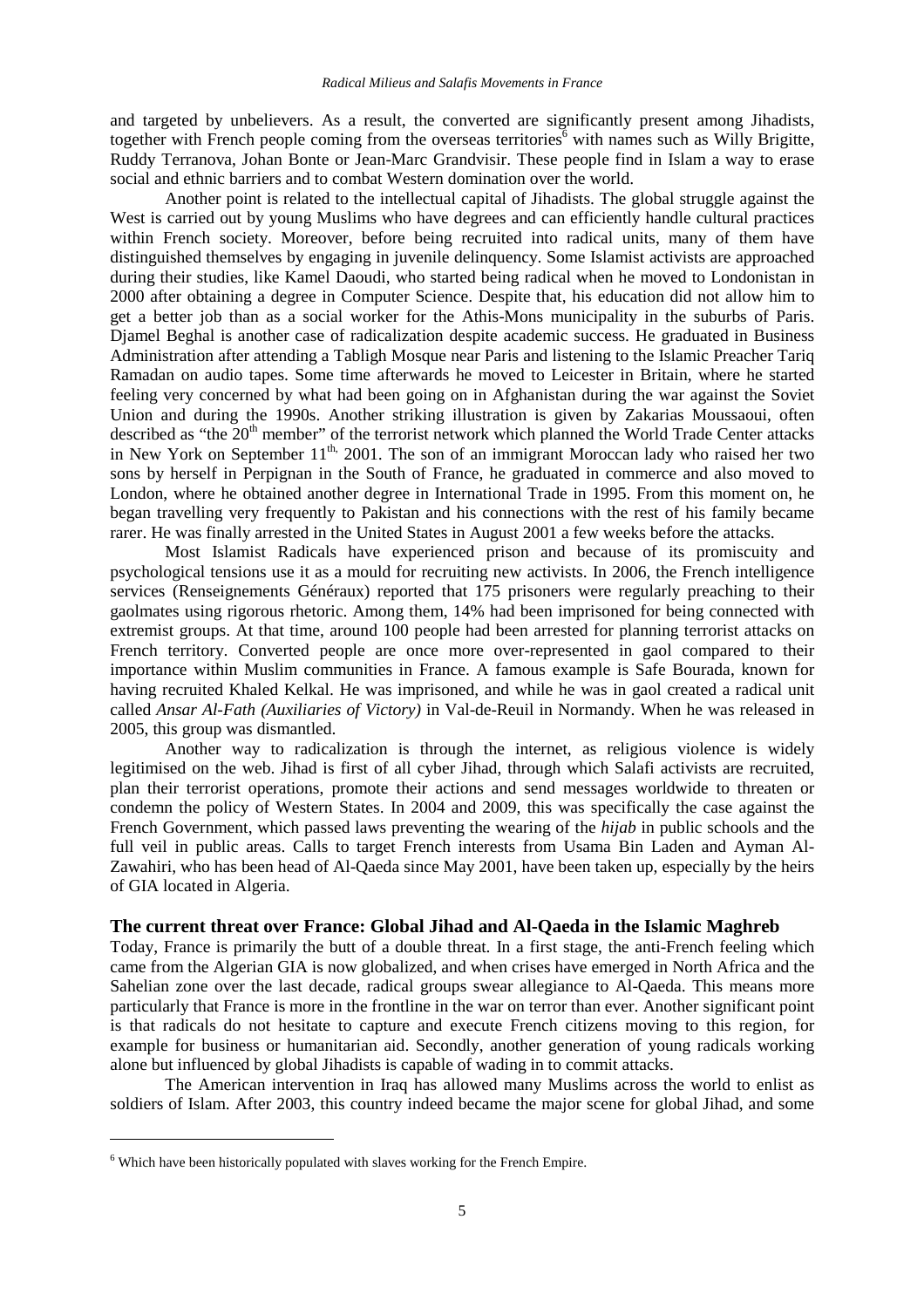recruitment processes followed the trail back to France. The famous case of Farid Benyettou, whose militancy convinced several Salafis from Paris and its suburbs to increase the numbers of Jihadists in Iraq reveals how a radical unit works. Although his group, known as the  $19<sup>th</sup>$  district network, was dismantled in January 2005, some permanent features can be mentioned. First of all, Farid Benyettou describes France as a racist and anti-Islam society. In an interview with Samir Amghar, the radical activist says:

France is a country of unbelievers. I don't like this country. It doesn't respect Muslims, there is discrimination and Islamophobia. We must fight in France to defend Muslims but we must do so by legal means. We must turn democracy against France. But we must not use arms or lay bombs. France has not declared war on us.<sup>7</sup>

He does not really consider France a legitimate place for engaging in Jihad as there is no French army clearly assaulting Muslims, but this country has to be fought even by democratic means and by turning its values against itself. The presence of foreign and impious armies seems to be the key factor in his view of unbelievers. As a result, he played a prominent role in convincing several young Muslims to leave their country to combat the US occupation in Iraq.

This trend is very different to the "merger" that characterized the "Algerian Jihad" born after 1991 and the "Global" one due to *Al-Qaeda*. By adopting the views of world jihad figures, most of the previous Algerian fighters who challenged their State in the 1990s have turned their movement into a "paradoxical" one. They identify with the combat for Islam worldwide but they mainly act in North Africa. This is why, after creating the GSPC (Groupe Salafi pour la Prédication et le Combat – *Salafi Group for Preaching and Combat*) in 1998, some of its leaders saw it as a more radical unit than the GIA, which was seen as focused on the fight against the Government, and this has led to some bloody attacks over the last few years. The GSPC was founded by Hassan Hattab, and since its birth has acted more regionally, by acting in Mauritania, Mali and Niger and directly targeting France as its major enemy. In September 2005, the GSPC published a communiqué in which this country was threatened as "Enemy number one". After starting as an Algerian network, on September 25<sup>th</sup> 2007 the GSPC became *Al-Qaeda in Islamic Maghreb,* in this way conveying the parent group's primacy. Its leader, the Emir Abdul Malek Droukdal, who previously fought the USSR in Afghanistan, benefited from Abou Musab Al-Zarkawi's support in 2005 to unseat Nabil Sahraoui, the successor to Hassan Hattab. Since that time, the GSPC has clearly been connected to *Al-Qaeda* and its objective is to export the Iraqi "success" to North Africa. It describes the Algerian leaders as "traitors serving France". Since that time, France has been seen always more as an imperial power behaving towards Muslims, and more precisely towards Algeria, like the United States in the Middle East. In 2005 and 2006, Ayman Al-Zawahiri published several communiqués condemning and threatening France for prohibiting the headscarf in public schools and still aspiring to rule its former colony.

Even though information is rare about this organization, in 2004 the Front Islamique Français Armé *(Armed French Islamic Front)* claimed responsibility for the bombing of the Indonesian Embassy in Paris and demanded the release of two GIA members imprisoned in France. This unit is today considered dormant. However, at that time it was described as close to *Al-Qaeda*. This group also called for the admission of Turkey into the European Union and for the censorship of any publication likely to offend Muslims, such as the writings by Michel Houellebecq which insisted on the archaism represented by Islam.

# **"Apolitical" radicalism: the cases of Salafiyya 'ilmiyya, Tabligh and Ahbache Salafiyya 'ilmiyya**

Although some groups have tried to make France a land for violent "Jihad" by understanding this concept primarily as a duty to challenge non-Islamic authorities, Salafism in this society is essentially

 $\overline{a}$ 

<sup>7</sup> Samir Amghar, 'Fondations of Muslim Radicalism in France', in *Ethno-religious conflict in Europe. Typologies of Radicalisation in Europe's Muslim Communities*, Edited by Michael Emerson, Center for European Policy Studies, Brussels, 2009, pp.27-50.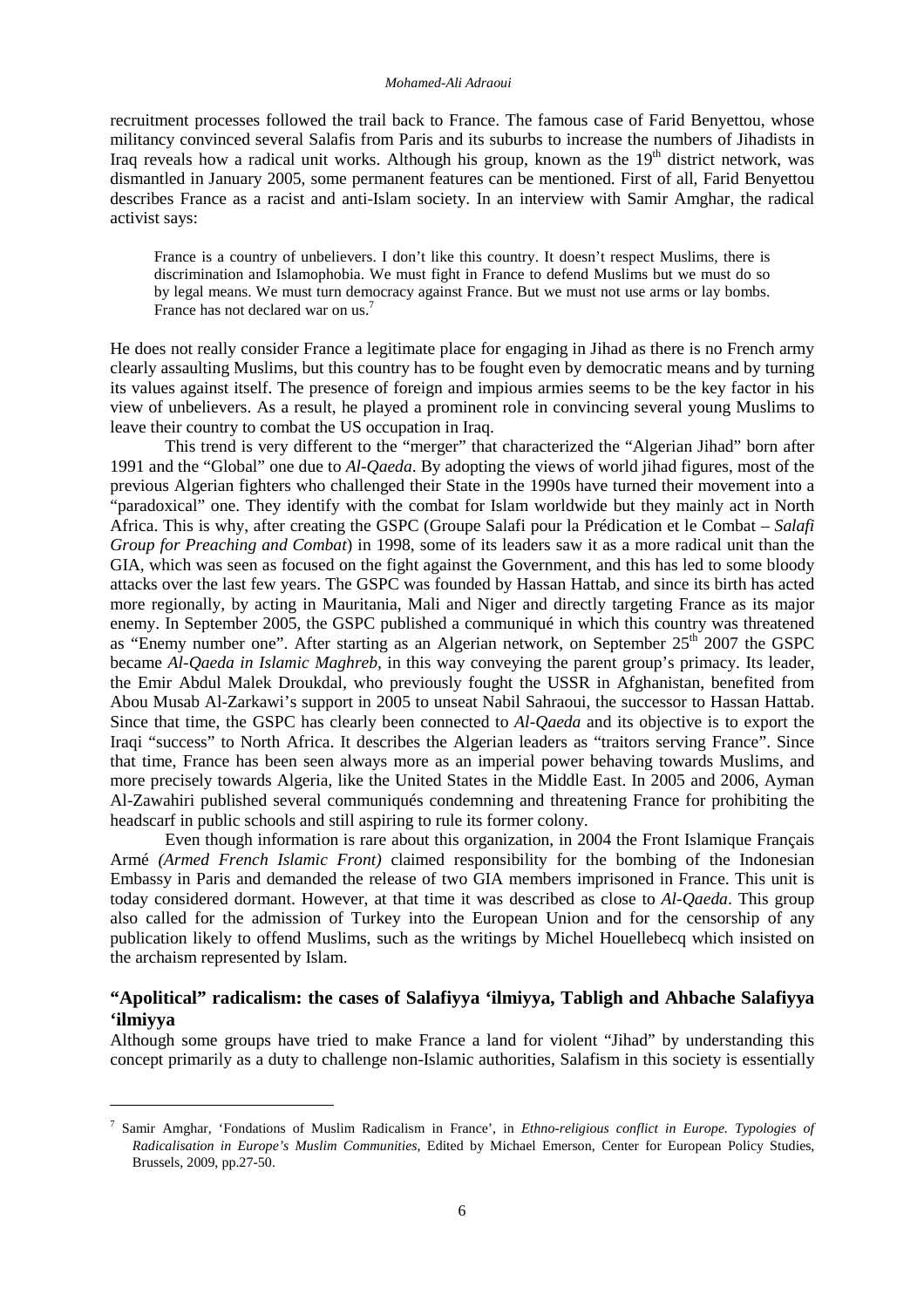resistant to activism and political engagement. Followers call themselves "'ilmiyyoun", meaning that their first priority is the purity of the creed and not the Islamization of institutions. Their main objective is to cancel out history so as to go back up to the first Islamic centuries. However, they do not believe that they must deal with unbelievers violently. Their socialization consists in establishing a strict separation between themselves and the rest of the society. Identifying with the mainstream religiosity in Saudi Arabia, their spiritual and legal references are Shaykh Abdul Aziz Aziz Ibn Baz, the former Mufti of the Kingdom, Shaykh Muhammad Ibn Othaymine, member of the Great Ulama Committee and Shaykh Muhammad Nassirdine Al-Albany, an Albanese-born Muslim who emigrated to Syria with his family after the collapse of the Ottoman Empire. All of them are dead, but they still hold much influence over many Muslims all over the world. They are considered key figures of Islamic orthodoxy by Purist Salafis, following in the line of famous historical Sunni imams such as Shaykh Ahmand Ibn Hanbal, Shaykh Ahmad Ibn Taymiyya and Shaykh Muhammad Ibn Abdul Wahab, who contributed to the birth of the first Saudi Kingdom in 1744 when he allied with Muhammad Ibn Saoud, a tribal chief whose family is still at the head of the country.

Purist Salafis are legalist and do not show any interest in politics and active militancy. This is one of their key principles, as involvement in this field may lead to contestation and challenging established authorities. This would simply be a religious abomination in their view because the true Islamic creed does not tolerate any sedition. In a Muslim society, even if political leaders are not as pious as they should be, no worshiper has the right to criticize them; otherwise, the *Umma* risks chaos, division and an absence of reference points. As a result, this political vision lauds obedience as long as the *wali al-amr* ("sharer of authority") does not commit any visible act of impiety. This is a major difference with respect to jihadists, who judge modern Muslim countries to be irrelevant to Islam. They have betrayed their faith, for instance by allying with the Unites States and deserting certain causes like Palestine. Unlike them, Purists fear that even praying would not be possible in the case of rebellion against political leaders. When they live in non-Muslim countries such as France, Salafis mainly focus on remaining pure, which means that they are incessantly restricting relationships with other people, even Muslims sometimes. Their life is centred around mosques, where they like to study at *dorous* (lessons), in which, most of the time, the cleric insists on the necessity of living according to the legal opinions *(fatwas)* of the *Ulama*. Even if they claim to not be politically involved because of their duty to preserve the *Umma* from partisanship *(hizbiyya)* to the detriment of Islamic unity, they clearly have a high regard for Saudi Arabia. This monarchy indeed represents the most successfully completed Islamic society nowadays. As it reflects the image of a sincere Muslim society where the *Ulama* share power with the Royal Family, Salafis are reluctant to contravene their dogmatic injunction and criticize this "model-country".

Another implication of their faith is a duty to leave France, as a true Muslim is not allowed to live in an impious society. This duty refers to *hijra*, which can be defined as salutary migration with the goal of allowing Salafis to live in an Islamic context. The 2004 law banning religious signs from public schools and the 2010 one prohibiting the full veil resulted in persuading them they were targeted by the French State. Today, the Salafi population in France is estimated at 10,000 to 20,000, while there are thought to be only 100 to 300 Jihadists. Several thousands of the Purists have left France, although sometimes only for a brief period. Some have definitively taken up residence in Algeria, Morocco, Egypt, or the United Arab Emirates, but the vast majority returned to France after a few months or years. The main objectives of *hijra* are emancipation from a country seen more and more as Islamophobic and escape from the defects of an impious society. Mixed-sex education is often mentioned, for instance, as a source of moral perdition. During their stay in an Islamic society, these Salafis give high importance to learning Arabic and improving their religious knowledge. Many French Salafis have moved to Cairo, living in the areas of Rehab or Madinat Nasr, for example. In this quarter, a famous school created by US Salafis and managed by French converted Salafis from the suburbs of Paris is well known for welcoming Purists from all over the world, although the majority of the students are French. Its name is *Markaz Al-Ibana* (Al-Ibana Centre) and it consists of one groundfloor apartment located in a traditional old building. It is becoming ever better known among Salafis in France, who try to attend this institution when they move to Egypt.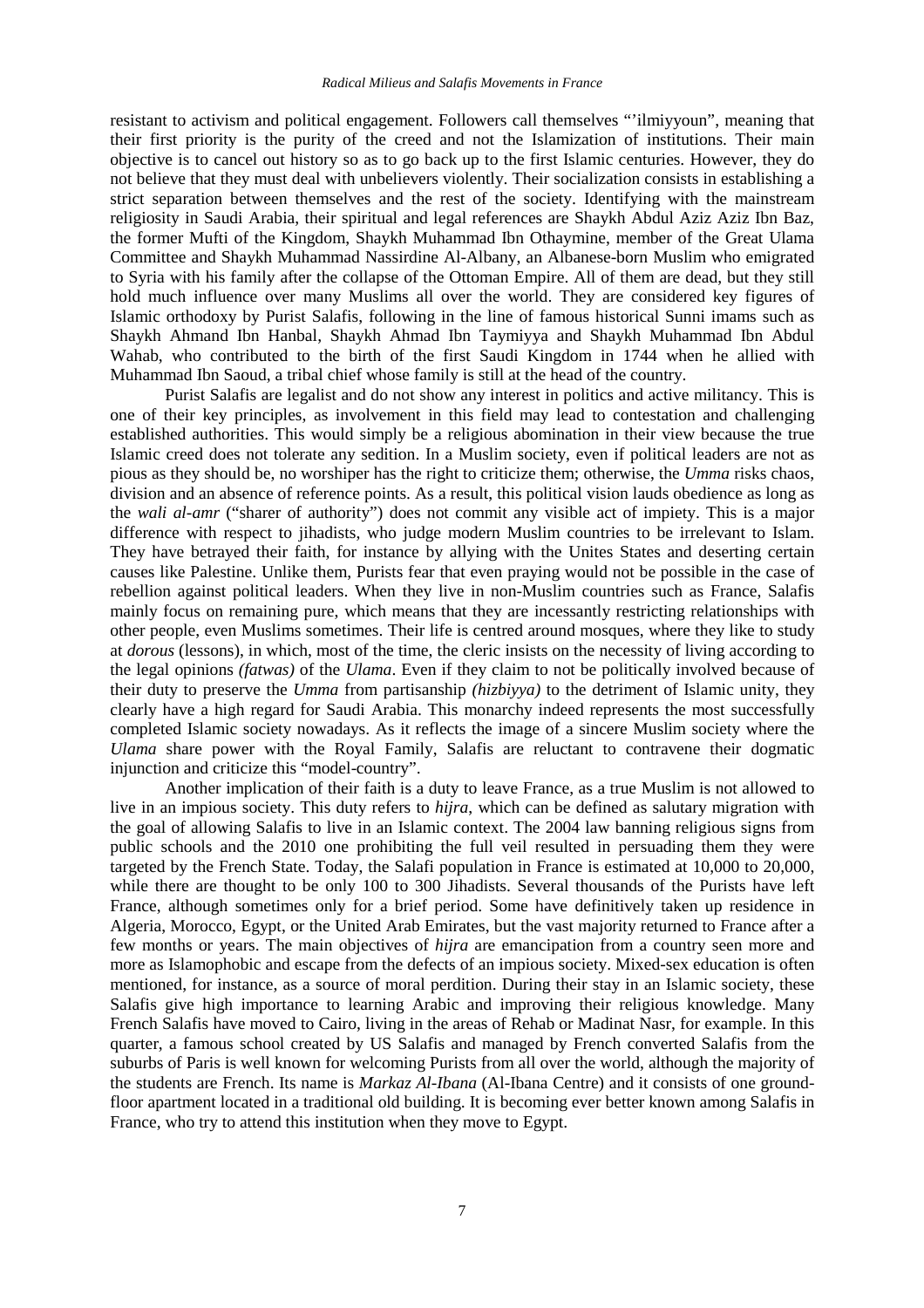However, most Salafis still live in France, despite not intending to integrate into society. The community is formed of two main groups. First of all, there are young believers from North African families living in the principal French suburban areas around big cities such as Paris, Lyon or Lille. Nevertheless, over the last decade this religiosity has spread to medium-sized towns. They do not identify with French nationality although it is useful for them when they want to travel, establish themselves in a Muslim country or take advantage of the welfare state. They much prefer to consider themselves Algerian, Tunisian or Moroccan, although they tend to struggle against the religious education they received from their parents, who they say are Islamically deviant. Indeed, Salafis stigmatize practices like venerating saints *(awliyya)* or neglecting prayers, which many Muslims do. Life in a modern society has made their parents' generation lazy compared to the first Muslims and it is their duty to serve as models for the whole *Umma*. The second main group consists of converted people. According to our observations, they represent at least 30% of the French Purist Salafis. They say they are attracted by the logical aspect of this religiosity and tend to identify with their friends in the banlieues who connect more and more with religion.

One key point in the Salafi way of life is that followers feel they have been initiated into a pure and true form of Islamic worship. Other Muslims do not grasp the true meaning of *tawhid* (God's uniqueness). By mastering the true sense of Muslim authenticity, they join the *farqat najiyya* ("saved – by God – group") and the *tayfat al-mansura* ("victorious branch"), which they understand to be the only ones recognized by God. Other Muslims have not followed the path of the Pious Ancestors and have thus endangered their salvation. This feeling of having been elected is at the heart of their immune way of life. Salafis actually intend to cut themselves off from the rest of society, which is seen as radical behaviour by many other Muslims. Marriage is almost systematically contracted with Salafi women, many of whom wear the *jilbab,* which is a large one-piece simple dress not showing their figure. Some of them have adopted the *niqab,* which is a full veil that hides even the face. The ban on the *niqab* in 2010 highlighted the image of Salafism as a radical and antagonistic religiosity.

However, reality is more complex, as at the economic level they are largely oriented towards business and entrepreneurship. Salafis show a great appetite for earning money through selfemployment and describe it as a sign of election, as God rewards them for being able and determined enough to symbolically challenge the impious society. Although they are not engaged politically and do not take part in elections, they remain connected to their neighbourhoods in the banlieues and to the rest of society through their businesses and shops, such as fast-food restaurants, travel agencies organising trips to the Gulf countries or real estate firms. Purist and legalist Salafism can be described as a post-Islamist religiosity insisting on consumerism, social success, conservative values and disdain for politics.

# **Tabligh**

This is probably the oldest mass-preaching Islamic movement today. It was born in 1927, in the Indian province of Mewat. In the eyes of its founder, Muhammad Ilyas, the Muslim minority was risking forgetting its religion. Through mass preaching, he therefore aimed to re-Islamize Indian Muslims, who he considered had been in contact with Hindus and the British for too long. For him, given that the faithful were not Muslim enough, an efficient approach would be focusing on the religious basics, such as prayer. Because of its massive proselytism, which leads Tablighis to go anywhere where there are people, this movement is probably the biggest religious network in the world today.

*Jama'at Tabligh* (the Tabligh Association) was very efficient in France in the 1960s among the first migrants to establish themselves to work in France, who were mainly living in workers' hostels. Being very influential among immigrants from Muslims countries, most of whom were single or distant from their families in North Africa, Tabligh has historically been a key actor in re-Islamization. It controls numerous mosques and organizes frequent outings to preach to and convert *(khourouj fi sabil-ilah)* as many people as possible, but this Purist Salafism movement is reluctant to engage politically. The most essential thing is to focus on religion without any real interest in anything likely to divide Muslims.

At the end of the 1960s, a group of Pakistani preachers decided to set up a mission in France, and some years later, in 1972, a first association, *Foi et Pratique* (Faith and Practice), was created. In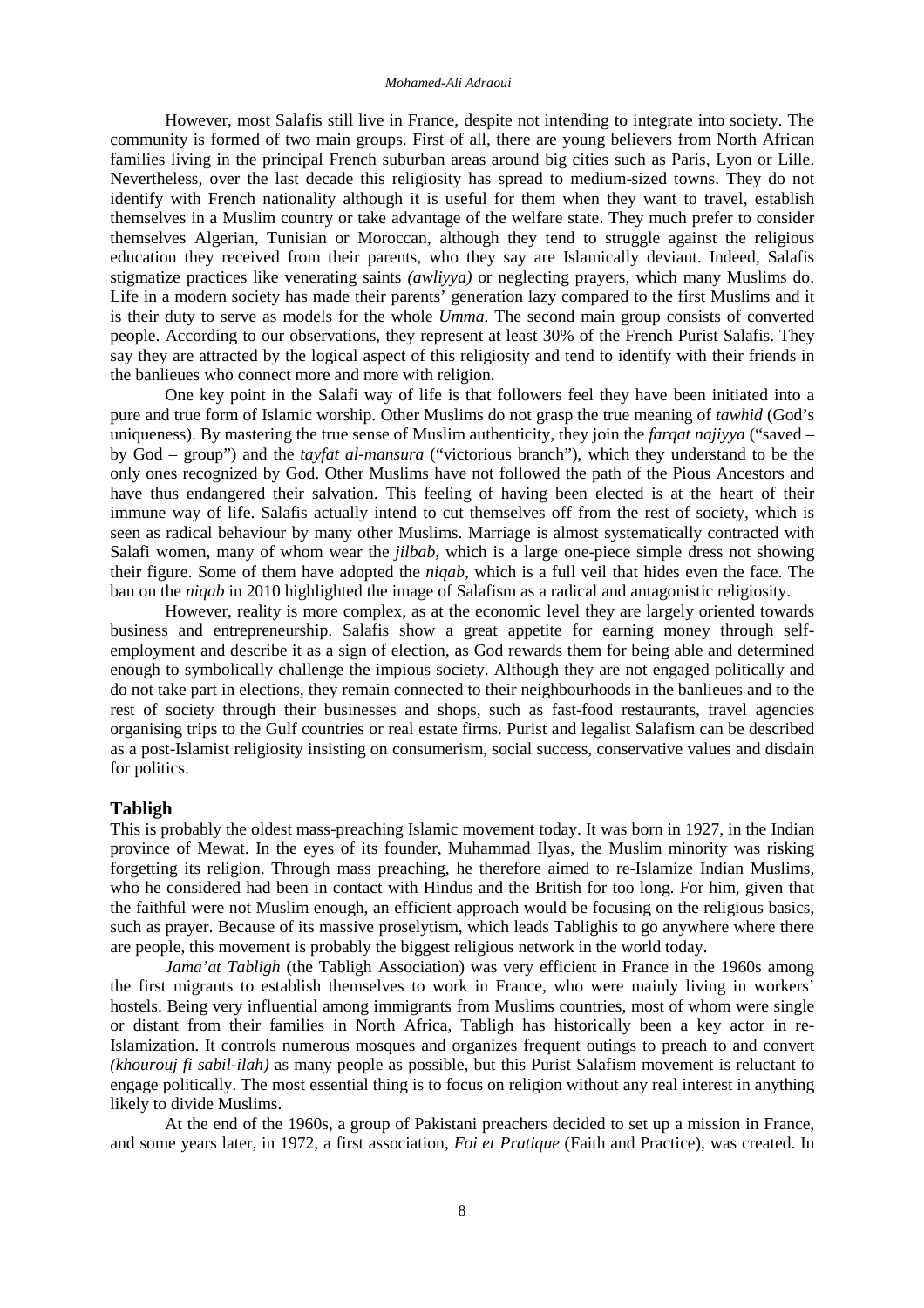1973, the Abu Bakr Mosque was founded in Paris and some years afterwards the Omar Ibn Al-Khattab Mosque in rue Jean-Pierre Timbaud became one of the most famous and influential mosques in France. Since the 1980s, most French cities with a noticeable Muslim population have experienced Tablighi outings and most French mosques have been visited by Tablighi preachers at some time. In the 1980s, the historical leader, Shaykh Hammami, started facing competition from younger Lebanese imams who created "Tabligh wa da'wa lilah" (Tabligh and preaching to God) in 1985. This current within the French Tablighi universe gave birth to the Saint-Denis centre *(Markaz Saint-Denis)* in the North of Paris, where outings are planned every Thursday after the Asr prayer. Tablighis travel within France and even to other European countries.

Today, Tabligh missionaries tend to work with mosque officials in numerous cities. The Tablighi leaders are not really interested in meeting officials or taking part in elections for the French Council for the Muslim Faith, created in 2003, but they engage in good relations with non-Tablighis so that their movement can continue to preach and call for a return towards the path of Allah.

#### **Ahbache**

 $\overline{a}$ 

This movement's origin was in Lebanon. It reveals another aspect of the globalized Islamic identities affecting the Muslim communities in France. Its founder is Shaykh Abdulah Al-Habachi, who is from Ethiopia. This religiosity was promoted mainly during the 1990s by Lebanese students established in France. In 1988, one of them, Khaled Zanat, created the movement's first association in the south of the country in the city of Montpellier, where their Mosque, named *Tawba* ("Pardon"), is one of the biggest in the region. Zacarias Moussaoui's brother, Abdul Samad, is one of the leaders of the movement in this area and after September 11 wrote a famous book in which he tells his personal story, entitled *Zacarias Moussaoui. Mon frère<sup>8</sup> (Zacarias Moussaoui. My brother).* At the same time, an association close to the movement was set up in Paris. It was named *Association Bienfaisance Islamique* (Association Islamic Charity). In 1996, its founder arrived in France and this led to the union of the whole Ahbache network. This gave birth to the Association for Islamic Charity Projects in France, directed by the Lebanese students who set up the movement, like Khaled Zanat, Walid Dabbous and Tamim Abdelnasser. Ahbache Muslims are mainly from North African and Sub-Saharan immigrant families. Today this is a very influential movement primarily located in the South of France and in Paris. Over the last few years, some Ahbache followers have been involved in physical fights with Salafi in some Parisian Mosques, illustrating the rivalry for the representation of Islam that exists in some areas.

# **Newcomers in the Islamic Radical field: "Collectif Cheikh Yassine" and "Forsane Alizza"**

Recent events in the Muslim communities as well as in the whole of French society reveal new faces of Islamic radicalism. Debates and disagreement around the headscarf ban in public schools or the prohibition of the full veil, not to mention the structural impact of global issues involving Muslims across the world, like the Israeli attacks on the Gaza Strip in December 2008 – January 2009, have been used to plead for the defence of oppressed fellow believers. In this context, new groups were born to fight what was seen as Muslim hatred in the media, across the population, and in legislation. These movements are all the more interesting in that they are inspired by other groups in the rest of Europe and at the same time they promote an endogenous Islamic opposition away from the influence of Muslim countries. In this respect, *Collectif Cheikh Yassine* and *Forsane Alizza* represent a new generation of radical activists. They are less organized but they thrive on frustrations that more and more Muslims feel because of the recent debates related to Islam in French society.

The Collectif Cheikh Yassine *(Cheikh Yassine Collective)* was born after 2004. Its name refers to the founder and spiritual leader of Palestinian Hamas, who died in an Israeli targeted killing in 2004. This group has the aim of fighting anti-Muslim feelings all over the world and of putting Islamic causes at the top of the French agenda, especially after the prohibition of religious signs in public schools after 2004. It was created by a former member of the Moroccan Islamist Parti de la Justice et

<sup>8</sup> Abd Samad Moussaoui et Florence Bouquillat, *Zacarias Moussaoui. Mon frère*, Denoël, 2002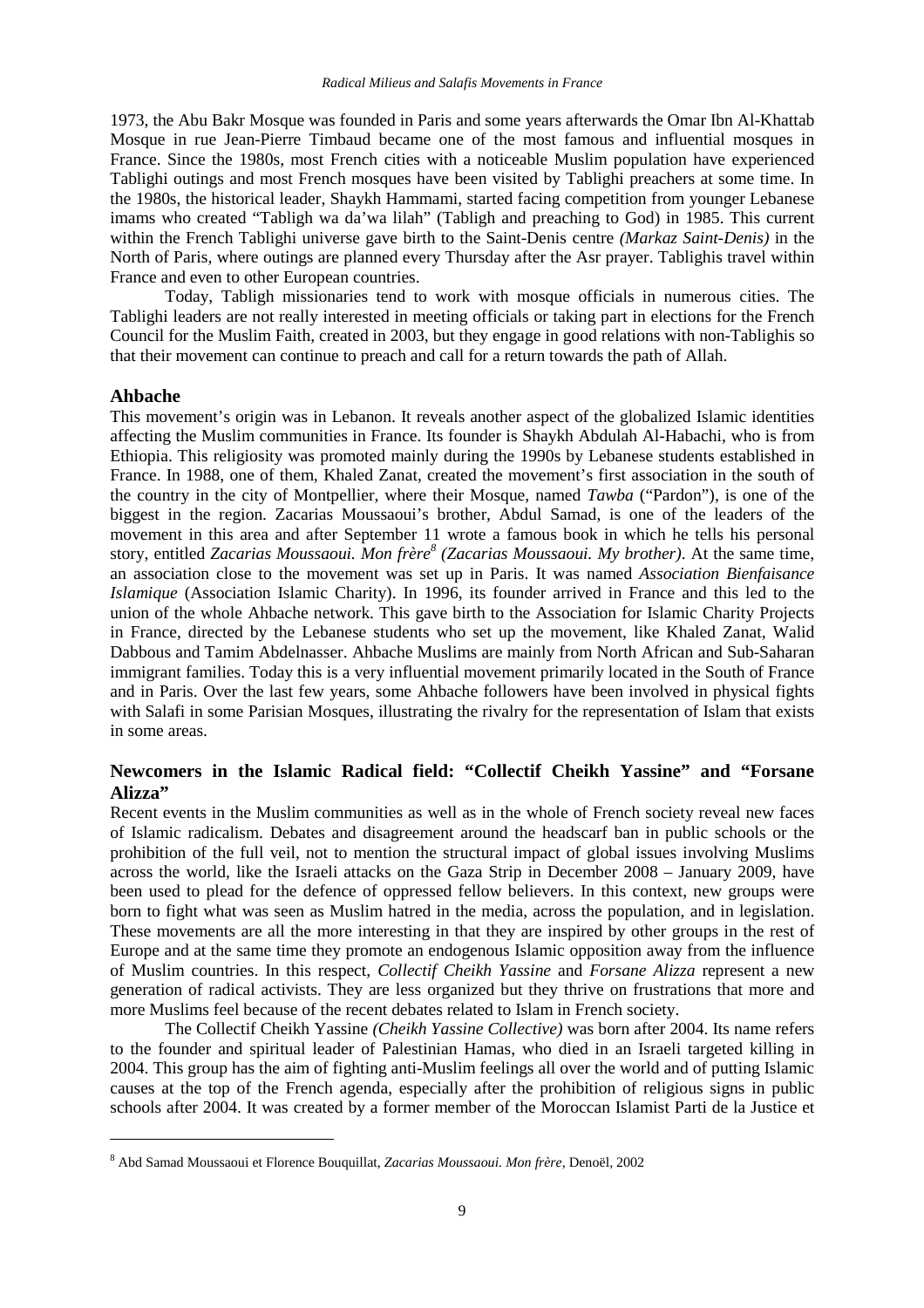du Développement *(Party for Justice and Development)* who emigrated to France at the beginning of the 2000s, Abdelhakim Sefrioui . It counts a few dozens of people but it is very present on the web and has led many actions to gain the attention of the media and public opinion. Its two main proponents are Abdelhakim Sefrioui and his wife, a reborn Muslim, who always call for the mobilization of Muslims when the Government is believed to have passed laws against Islam or the faithful are attacked, as in December 2008 – January 2009 during the Israeli attacks against the Gaza Strip. Considering Muslims living in France to be systematically oppressed people, the Collective continually seeks to expose believers who can be considered to be too close to the public authorities. For instance, during the public and media debate over the possible prevention of wearing the full veil, Hassen Chalghoumi, the Imam of Drancy in the suburbs of Paris was severely criticized for supporting this legislation. Sit-ins, public demonstrations and calls for alternative prayers near his Mosque were organized to delegitimize Chalghoumi's views. This Tunisian-born Imam, who was formerly a member of Tabligh, was said to be too moderate and to be working for the government or the Jews. Presenting itself as a pro-Hamas movement, the Collective is also very active in promoting the need for Muslims to help Palestinians to fight Zionist aggression.

Another part of this new generation of radicalization is *Forsane Alizza* (The Cavaliers of Pride). This movement can be compared to the *Muhajiroun* in Britain, or to groups which actively preach in public like *Street Dawa,* except *Forsane Alizza* is more radical. It expressly calls for the reestablishment of the Caliphate and the primacy of Islamic laws, and can be related to *Sharia 4 Belgium*. It aims to show the growing influence of Islam all over the country and to defend the honour of its religion. On December  $18<sup>th</sup> 2010$ , the first Meeting About the Islamization of Europe took place in Paris. It was mainly organized by a Secular Radical Movement called *Riposte Laïque* (Secular Reply) and a far-right extremist group, the *Bloc Identitaire* (Identity Bloc), and many religious and secular associations demonstrated near the place where it was held to condemn the event. *Forsane Alizza* held a parallel public demonstration to promote radical rhetoric based on the necessity of combating the enemies of Islam. Some slogans even claimed the imminent achievement of an Islamic society. The Cavaliers are primarily young people. Most of them are under the age of 40 and many distinguish themselves by having undergone periods of imprisonment. They do not recognize the legitimacy of the State and call for the progress of Islam through public meetings and demonstrations on public transport. This movement should not be compared to the Purist Salafis, even though some of their clerics are mentioned as inspiration. They are mainly interested in provoking friction with the rest of the society through active militancy, something which is rejected by those Salafis.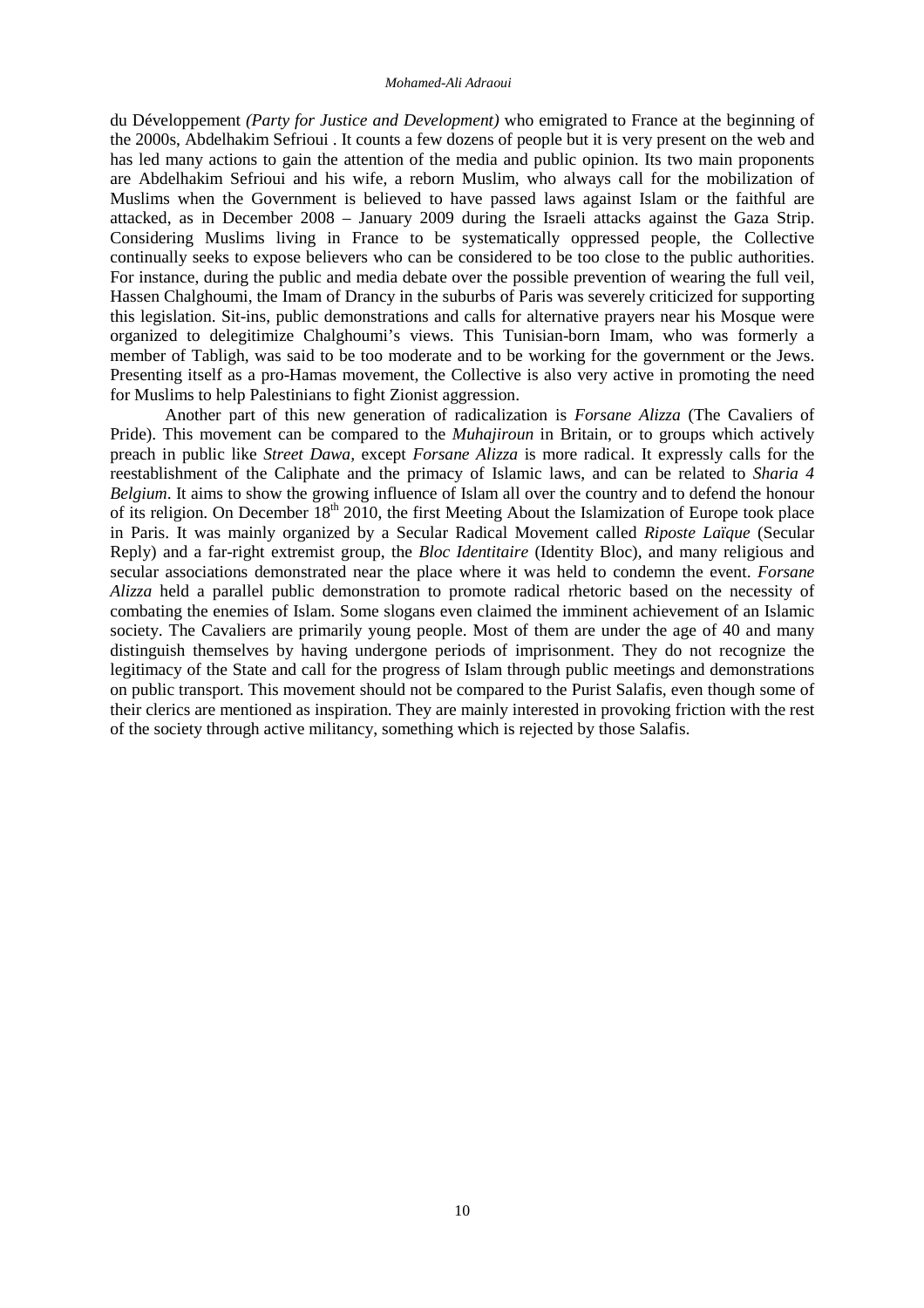# **Bibliography**

Gilles Kepel, Leyla Arslan, Sarah Zouheïr, Mohamed-Ali Adraoui, Dilek Yankaya et Antoine Jardin, *Banlieue de la République. Société, politique et religion à Clichy-sous-Bois et Montfermeil*, institut Montaigne, 2011

Bernard Godard et Sylvie Taussig, *Les musulmans en France. Courants, communautés, institutions : un état des lieux*, Paris, Robert Laffont, 2007

Hervé Terrel, 'L'enclave islamique de la rue Jean-Pierre Timbaud', in *Exils et Royaumes. Les appartenances au monde arabo-musulman aujourd'hui*, Gilles Kepel (dir.), Paris, Presses de Sciences Po, 1994

Justin Vaisse and Jonathan Laurence, *Integrating Islam: Political and Religious Challenges in Contemporary France*, Brookings Institute Press, Washington, DC, 2006

Farhad Khosrokhavar, *Inside Jihadism: Understanding Jihadi Movements Worldwide*, Boulder, London, Paradigm Publishers, 2009

Samir Amghar, *Le salafisme d'aujourd'hui. Mouvements sectaires en Occident*, Paris, Michalon, 2011 Samir Amghar, "Fondations of Muslim Radicalism in France", in *Ethno-religious conflict in Europe. Typologies of Radicalisation in Europe's Muslim Communities*, Edited by Michael Emerson, Center for European Policy Studies, Brussels, 2009, pp.27-50

Moussa Khedimellah , 'Jeunes prédicateurs du mouvement Tabligh', *Socio-anthropologie* [online], n°10, 2001 , put online on 15 Jan 2003

Mohamed-Ali Adraoui, "Salafism in France. Ideology, Practices and Contradictions", in *Global Salafism: Islam's New Religious Movement*, Edited by Roel Meijer, London, Hurst & Co. Publishers, 2009, pp.364-379

Dominique Thomas, *Le Londonistan. La voix du djihad*, Paris, Michalon, 2003

Jean-Pierre Filiu, *Les neuf vies d'Al-Qaïda*, Paris, Fayard, 2009

Livre blanc du Gouvernement sur la sécurité intérieure face au terrorisme, *La France face au terrorisme*, Paris, La Documentation Française, 2006

Russell Berman, *Islamism in France*, in *World Almanac of Islamist Affairs*: http://almanac.afpc.org/France